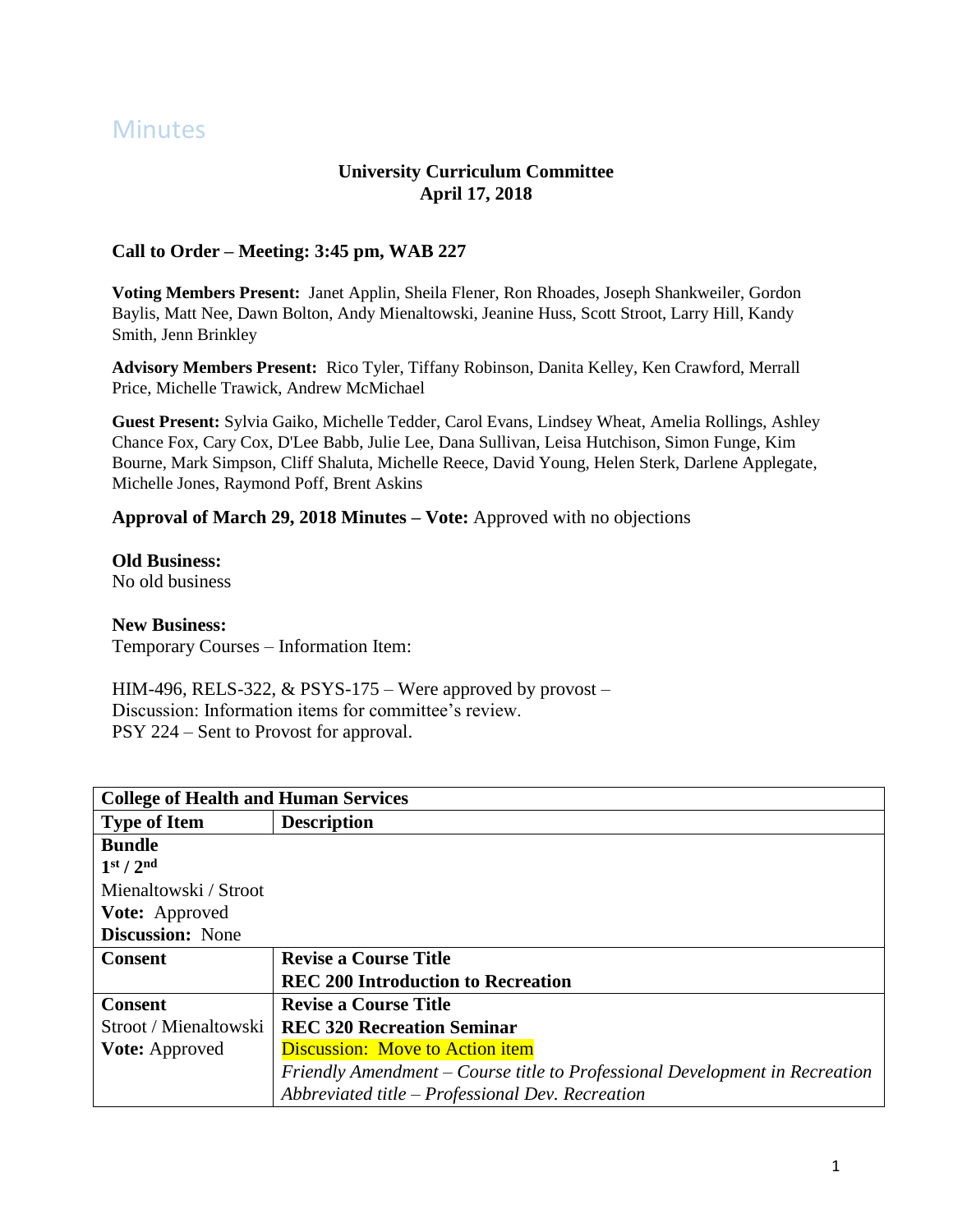| <b>Consent</b>                                             | <b>Revise Course Pre/Corequisites</b>                                                                |
|------------------------------------------------------------|------------------------------------------------------------------------------------------------------|
|                                                            | FACS 193 Curriculum Development for Young Children                                                   |
| <b>Consent</b>                                             | Revise a course Pre-requisite or Co-requisite                                                        |
|                                                            | <b>HMD 152 Food Service Sanitation</b>                                                               |
| <b>Consent</b>                                             | <b>Revise a course Pre-requisite or Co-requisite</b>                                                 |
|                                                            | <b>HMD 251 Commercial Food Preparation</b>                                                           |
| <b>Consent</b>                                             | Revise a course Pre-requisite or Co-requisite                                                        |
|                                                            | HMD 361 Revise a course Pre-requisite or Co-requisite                                                |
| <b>Consent</b>                                             | <b>Revise a course Pre-requisite or Co-requisite</b>                                                 |
|                                                            | <b>HMD 470 Advanced Lodging Management</b>                                                           |
| <b>Consent</b>                                             | Revise a course Pre-requisite or Co-requisite                                                        |
|                                                            | <b>CD 496 International Speech Pathology</b>                                                         |
| <b>Consent</b>                                             | <b>Revise Course Catalog Listing</b>                                                                 |
|                                                            | <b>HMD 313 Practicum in Hospitality Management</b>                                                   |
| <b>Consent</b>                                             | <b>Revise Course Catalog Listing</b>                                                                 |
|                                                            | <b>REC 328 Inclusive Recreation</b>                                                                  |
| <b>Consent</b>                                             | <b>Revise Course Catalog Listing</b>                                                                 |
|                                                            | <b>REC 406 Recreation Administration</b>                                                             |
| <b>Consent</b>                                             | <b>Delete a Course</b>                                                                               |
|                                                            | <b>IDFM 334 Apparel Design Management</b>                                                            |
| <b>Consent</b>                                             | <b>Delete a Course</b>                                                                               |
|                                                            | <b>NURS 405 Nursing Informatics</b>                                                                  |
| <b>Action</b>                                              | <b>Revise Course Credit Hours</b>                                                                    |
| 1 <sup>st</sup> / 2 <sup>nd</sup>                          | <b>NURS 321 Transcultural Nursing</b>                                                                |
| Stroot / Mienaltowski                                      | <b>Discussion: None</b>                                                                              |
| Vote: Approved                                             |                                                                                                      |
| <b>Action</b>                                              | <b>Revise Course Credit Hours</b>                                                                    |
| 1 <sup>st</sup> / 2 <sup>nd</sup>                          | <b>NURS 323 Concepts in Professional Nursing</b>                                                     |
| Stroot / Mienaltowski                                      | <b>Discussion: None</b>                                                                              |
| Vote: Approved                                             |                                                                                                      |
| <b>Action</b>                                              | <b>Make Multiple Revisions to a Course</b>                                                           |
| 1 <sup>st</sup> / 2 <sup>nd</sup><br>Stroot / Mienaltowski | <b>FACS 295 Curriculum Development for Infants and Toddlers</b>                                      |
| Vote: Approved                                             | <b>Discussion:</b><br>Friendly Amendment – $2^{nd}$ sentence – course catalog – Application of child |
|                                                            | development                                                                                          |
| <b>Action</b>                                              | <b>Make Multiple Revisions to a Course</b>                                                           |
| 1 <sup>st</sup> / 2 <sup>nd</sup>                          | <b>FACS 296 Curriculum Development for Preschool and Kindergarten</b>                                |
| Baylis / Stroot                                            | <b>Children</b>                                                                                      |
| Vote: Approved                                             | <b>Discussion:</b>                                                                                   |
|                                                            | Friendly Amendment – $2^{nd}$ sentence – course catalog – Application of child                       |
|                                                            | $development. - Another amendment - Course title - Preschool and Kindergarten$                       |
|                                                            | Child Development and Curriculum.                                                                    |
|                                                            |                                                                                                      |
|                                                            |                                                                                                      |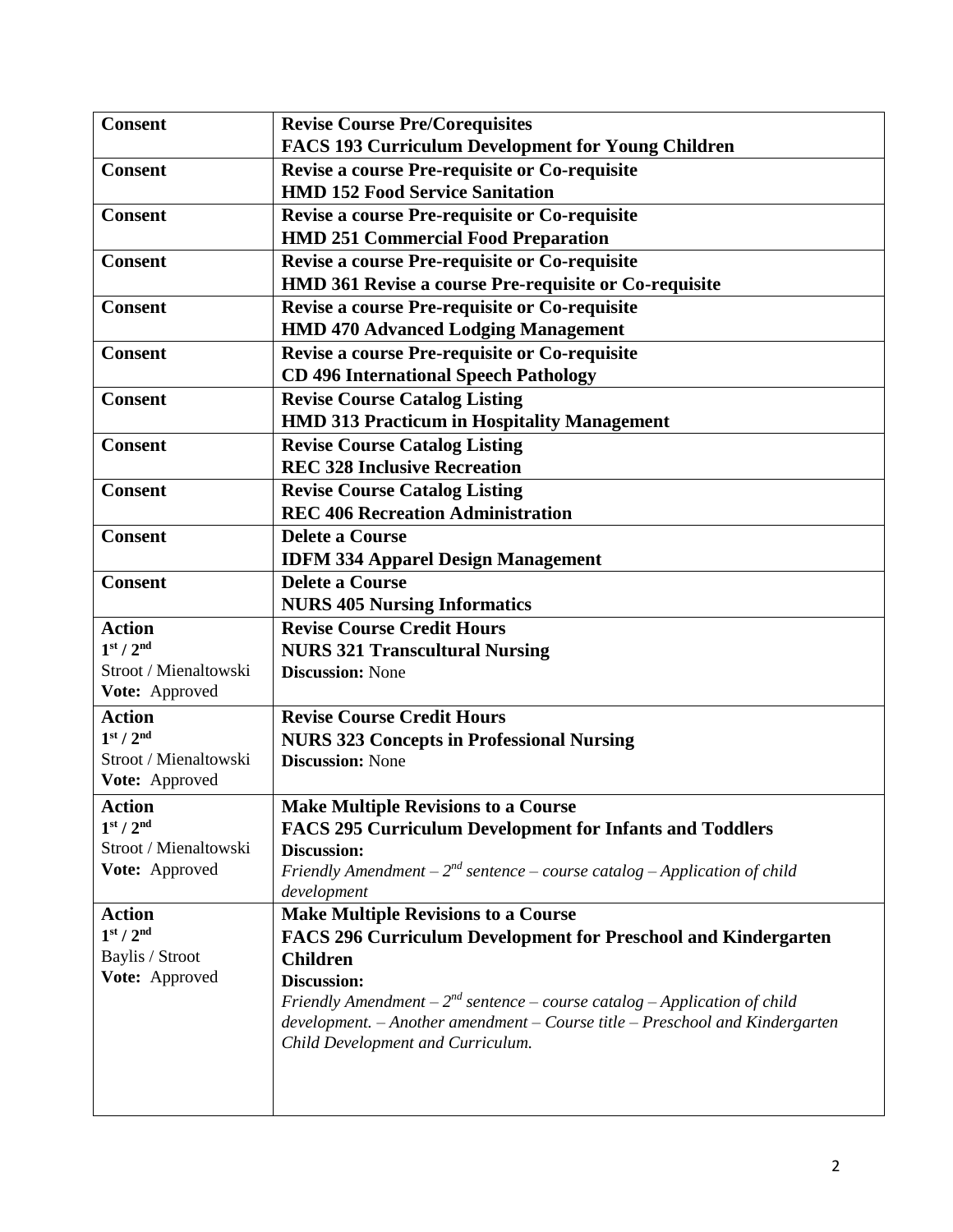| <b>Action</b>                           | <b>Make Multiple Revisions to a Course</b>                                                 |
|-----------------------------------------|--------------------------------------------------------------------------------------------|
| 1 <sup>st</sup> / 2 <sup>nd</sup>       | <b>HCA 383 Statistical Applications in Healthcare</b>                                      |
| Stroot / Baylis                         | Discussion: Proposal should start with this course, leave out the software listed in       |
| Vote: Approved                          | case it changes in the future.                                                             |
|                                         | Friendly Amendment - Add abbreviated title to ready Health Care                            |
|                                         | Management.                                                                                |
| <b>Bundle all REC Revisions 306-435</b> |                                                                                            |
| 1 <sup>st</sup> / 2 <sup>nd</sup>       |                                                                                            |
| Stroot / Mienaltowski                   |                                                                                            |
|                                         |                                                                                            |
| Vote: Approved                          |                                                                                            |
| Baylis / Mienaltowski                   |                                                                                            |
| <b>Discussion: None</b>                 |                                                                                            |
| <b>Action</b>                           | <b>Make Multiple Revisions to a Course</b>                                                 |
|                                         | <b>REC 306 Program Planning and Evaluation</b>                                             |
| <b>Action</b>                           | <b>Make Multiple Revisions to a Course</b>                                                 |
|                                         | <b>REC 420 Commercial Recreation and Tourism</b>                                           |
| <b>Action</b>                           | <b>Make Multiple Revisions to a Course</b>                                                 |
|                                         | REC 424 Camp and Conference Center Administration                                          |
| <b>Action</b>                           | <b>Make Multiple Revisions to a Course</b>                                                 |
|                                         | <b>REC 434 Environmental Interpretation</b>                                                |
| <b>Action</b>                           | <b>Make Multiple Revisions to a Course</b>                                                 |
|                                         | <b>REC 435 Outdoor Expedition Planning</b>                                                 |
| <b>Action</b>                           | <b>Make Multiple Revisions to a Course</b>                                                 |
| 1 <sup>st</sup> / 2 <sup>nd</sup>       | <b>HMD 275 Restaurant Management</b>                                                       |
| Stroot / Nee                            | Discussion:                                                                                |
| Vote: Approved                          | Friendly Amendment – Course listing – $I^{st}$ sentence – It's affiliated should           |
|                                         | appear before retail                                                                       |
| <b>Action</b>                           | <b>Make Multiple Revisions to a Course</b>                                                 |
| 1 <sup>st</sup> / 2 <sup>nd</sup>       | <b>HMD 410 Internship in Hospitality Management</b>                                        |
| Stroot / Baylis                         | <b>Discussion:</b> Junior standing – need permission of instructor – How many credit hours |
| Vote: Approved                          | for this course $-3$ each time it's taken.                                                 |
| <b>Action</b>                           | <b>Create a New Course</b>                                                                 |
| 1 <sup>st</sup> / 2 <sup>nd</sup>       | <b>SWRK 301 Social Work Practice for Diversity, Equity, and Inclusion</b>                  |
| Mienaltowski / Bolton                   | <b>Discussion:</b>                                                                         |
| Vote: Approved                          | Friendly Amendment – Changing abbreviated course title – Diversity, Equity,                |
| 1 Abstained                             | and Inclusion $-$ Catalog descriptions $-$ Explores how students' personal identity        |
|                                         | and experiences shape views of social, economic, and environmental justice issues          |
|                                         | affecting marginalized populations. Focuses on building upon this understanding to         |
|                                         | begin to develop cultural competence in preparation for social work practice with          |
|                                         | vulnerable client systems. $-A$ lso in 4.2 adding a few similar courses (CJS &             |
|                                         | $DCS$ ).                                                                                   |
|                                         |                                                                                            |
|                                         |                                                                                            |
|                                         |                                                                                            |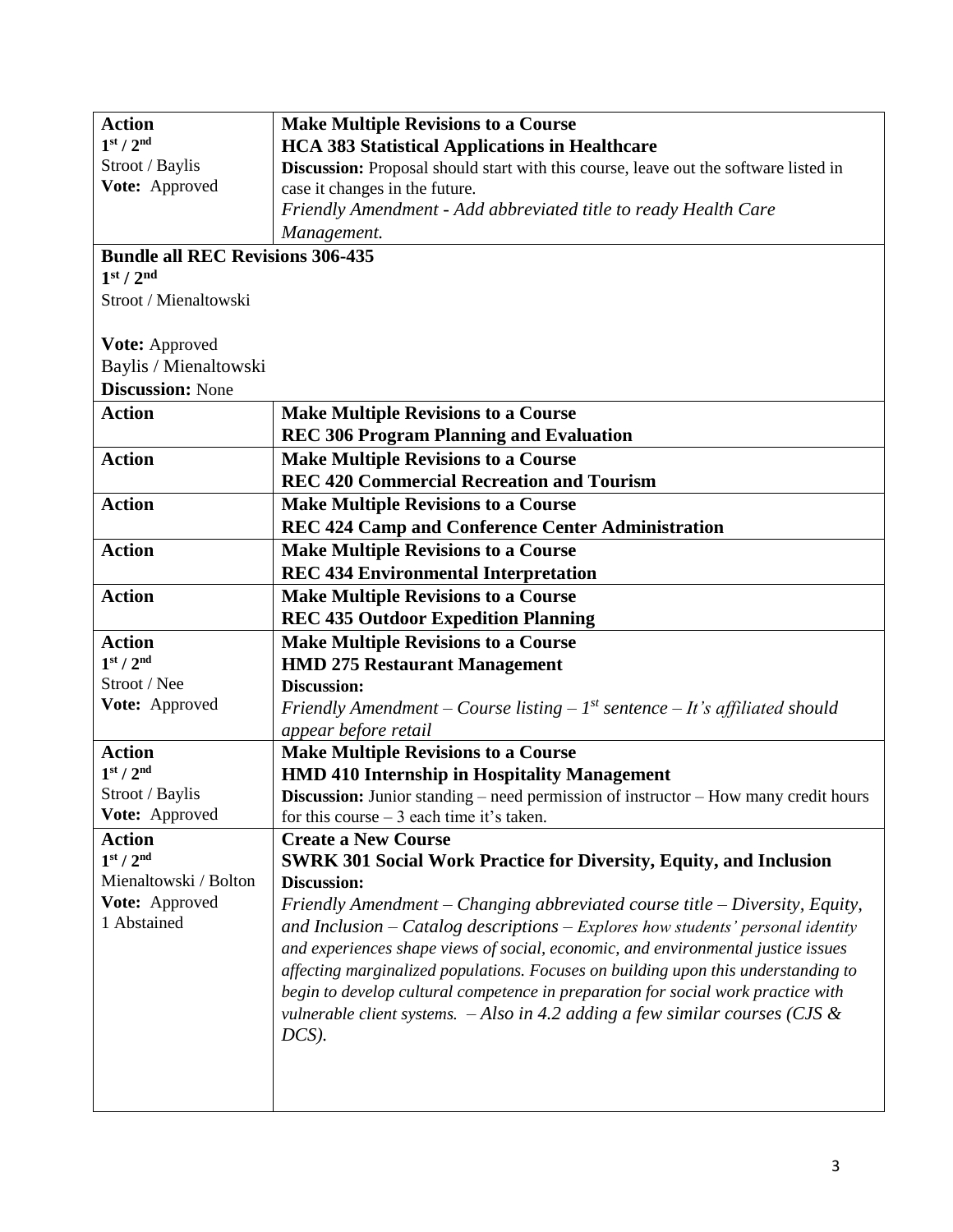| <b>Action</b>                     | <b>Create a New Course</b>                                                                      |
|-----------------------------------|-------------------------------------------------------------------------------------------------|
| 1 <sup>st</sup> / 2 <sup>nd</sup> | <b>ASL 302 Deaf Culture in America</b>                                                          |
| Stroot / Mienaltowski             | <b>Discussion:</b>                                                                              |
| Vote: Approved                    | Friendly Amendment - Provide analysis - In section 4.1, should we mention if                    |
|                                   | it's a colonnade course - Strike the language.                                                  |
| <b>Action</b>                     | <b>Create a New Course</b>                                                                      |
| 1 <sup>st</sup> / 2 <sup>nd</sup> | <b>ASL 406 ASL Special Topics</b>                                                               |
| Stroot / Bolton                   | <b>Discussion: None</b>                                                                         |
| Vote: Approved                    |                                                                                                 |
| <b>Action</b>                     | <b>Create a New Course</b>                                                                      |
| 1 <sup>st</sup> / 2 <sup>nd</sup> | REC 338 Parks, Recreation, and Quality of Life                                                  |
| Mienaltowski / Nee                | <b>Discussion: None</b>                                                                         |
| Vote: Approved                    |                                                                                                 |
| <b>Action</b>                     | <b>Create a New Course</b>                                                                      |
| 1 <sup>st</sup> / 2 <sup>nd</sup> | <b>HMD 475 Advanced Hospitality Event Planning</b>                                              |
| Stroot / Mienaltowski             | <b>Discussion:</b> Don't understand field trips at student expense – drive, gas – This is not a |
| Vote: Approved                    | course fee.                                                                                     |
| <b>Action</b>                     | <b>Revise a Program</b>                                                                         |
| 1 <sup>st</sup> / 2 <sup>nd</sup> | 249 Early Childhood Education, Associate of Arts                                                |
| Stroot / Flener                   | <b>Discussion:</b> Is the intent that the students will finish in two years. $-$ Yes            |
| Vote: Approved                    | We need to revise the pre-req list                                                              |
| 1 Abstained                       |                                                                                                 |
| <b>Action</b>                     | <b>Proposal to Revise A Program</b>                                                             |
| 1 <sup>st</sup> / 2 <sup>nd</sup> | <b>Meeting, Convention, and Exposition Planning Ref# 418</b>                                    |
| Stroot /Flener                    | Discussion: Has COMM been contacted about - Yes they suggested COMM 263 to                      |
| Vote: Approved                    | 365                                                                                             |
| <b>Action</b>                     | <b>Proposal to Revise a Program</b>                                                             |
| 1 <sup>st</sup> / 2 <sup>nd</sup> | Interior Design & Fashion Merchandising Ref# 531                                                |
| Stroot / Baylis                   | <b>Discussion: None</b>                                                                         |
| Vote: Approved                    |                                                                                                 |
| <b>Action</b>                     | <b>Revise a Program</b>                                                                         |
| 1 <sup>st</sup> / 2 <sup>nd</sup> | <b>367 Facility and Event Management</b>                                                        |
| <b>Bolton / Stroot</b>            | Discussion:                                                                                     |
| Vote: Approved                    | Friendly Amendment Make the language read successful                                            |
| <b>Action</b>                     | <b>Revise a Program</b>                                                                         |
| 1 <sup>st</sup> / 2 <sup>nd</sup> | <b>426 Outdoor Leadership</b>                                                                   |
| Stroot / Baylis                   | <b>Discussion:</b> None                                                                         |
| Vote: Approved                    |                                                                                                 |
| <b>Action</b>                     | <b>Revise a Program</b>                                                                         |
| 1 <sup>st</sup> / 2 <sup>nd</sup> | <b>563 Family and Consumer Sciences</b>                                                         |
| Stroot / Flener                   | <b>Discussion: None</b>                                                                         |
| Vote: Approved                    |                                                                                                 |
| <b>Action</b>                     | <b>Revise a Program</b>                                                                         |
| 1 <sup>st</sup> / 2 <sup>nd</sup> | <b>589 Recreation Administration</b>                                                            |
| Stroot / Nee                      | <b>Discussion: None</b>                                                                         |
| Vote: Approved                    |                                                                                                 |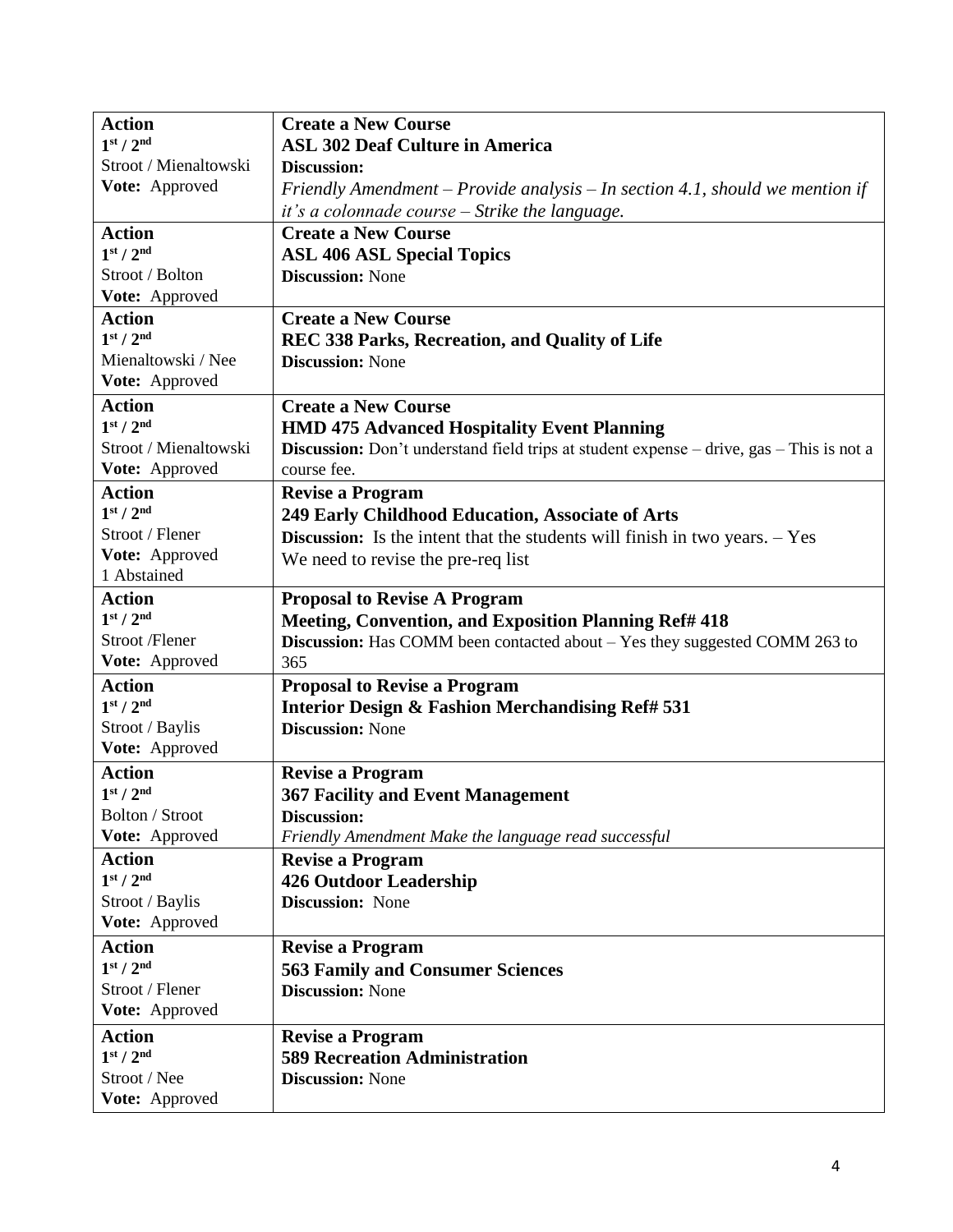| <b>Action</b>                     | <b>Revise a Program</b>                                                                      |
|-----------------------------------|----------------------------------------------------------------------------------------------|
| 1 <sup>st</sup> / 2 <sup>nd</sup> | 596 RN to BSN Program                                                                        |
| Baylis / Stroot                   | <b>Discussion:</b> None                                                                      |
| Vote: Approved                    |                                                                                              |
| <b>Action</b>                     | <b>Create a New Certificate Program</b>                                                      |
| 1 <sup>st</sup> / 2 <sup>nd</sup> | <b>Deaf Studies Certificate</b>                                                              |
| Bolton / Stroot                   | <b>Discussion:</b> Friendly Amendment - In Catalog description $-$ This will broaden student |
| Vote: Approved                    | knowledge – should we add an understanding                                                   |
| <b>Action</b>                     | <b>Create a New Certificate Program</b>                                                      |
| 1 <sup>st</sup> / 2 <sup>nd</sup> | <b>Early Childhood Education Director Certificate</b>                                        |
| Stroot / Nee                      | <b>Discussion:</b> None                                                                      |
| <b>Vote:</b> Approved             |                                                                                              |

| <b>Potter College of Arts &amp; Letters</b> |                                                                          |
|---------------------------------------------|--------------------------------------------------------------------------|
| <b>Type of Action</b>                       | <b>Description</b>                                                       |
| <b>Information</b>                          | <b>Action: Proposal to Create a Temporary Course</b>                     |
|                                             | Item: RELS 322                                                           |
| <b>Information</b>                          | <b>Action: Proposal to Revise Course Prefix</b>                          |
|                                             | Item: IXD (to UX)                                                        |
| <b>Bundle</b>                               |                                                                          |
| 1 <sup>st</sup> / 2 <sup>nd</sup>           |                                                                          |
| Mienaltowski / Nee                          |                                                                          |
| Vote: Approved                              |                                                                          |
| <b>Discussion:</b> None                     |                                                                          |
| <b>Consent</b>                              | <b>Action: Proposal to Revise Course Prerequisites</b>                   |
|                                             | Item: IXD 320                                                            |
| <b>Consent</b>                              | <b>Action: Proposal to Revise Course Prerequisites</b>                   |
|                                             | Item: AD/SJB 210                                                         |
| <b>Consent</b>                              | <b>Action: Proposal to Revise Course Prerequisites</b>                   |
|                                             | Item: IXD/SJB 330                                                        |
| <b>Consent</b>                              | <b>Action: Proposal to Revise Course Prerequisites</b>                   |
|                                             | Item: IXD/SJB 340                                                        |
| <b>Consent</b>                              | <b>Action: Proposal to Suspend a Course</b>                              |
|                                             | Item: ANTH/FLK 277 - World Music                                         |
| <b>Consent</b>                              | <b>Action: Proposal to Create an Equivalent Course</b>                   |
|                                             | Item: FILM 359                                                           |
|                                             | <b>Move to Action – after ENG 359</b>                                    |
| <b>Action</b>                               | <b>Action: Revise Course Credit Hours</b>                                |
| 1 <sup>st</sup> / 2 <sup>nd</sup>           | <b>Item: THEA 324: Applied Vocal Styles</b>                              |
| Stroot / Mienaltowski                       | <b>Discussion:</b> Not sure what was changing – they want it repeatable. |
| Vote: Approved                              |                                                                          |
|                                             |                                                                          |
|                                             |                                                                          |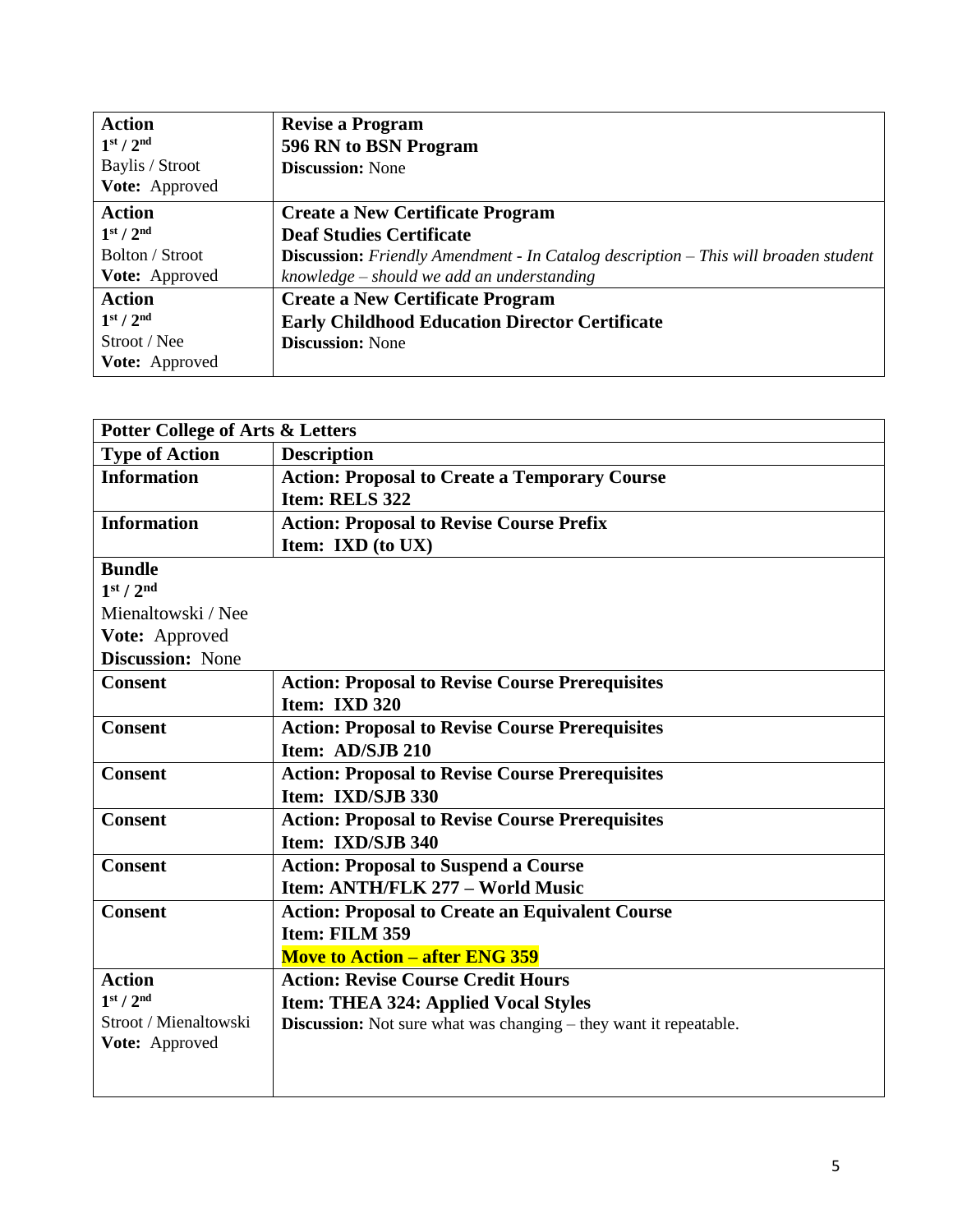| <b>Bundle FILM-359 &amp; ENG-359</b> |                                                                                         |
|--------------------------------------|-----------------------------------------------------------------------------------------|
| <b>Vote: Approved</b>                |                                                                                         |
| $1st / 2nd$ :                        |                                                                                         |
| Mienaltowski / Stroot                |                                                                                         |
| Vote: Approved                       |                                                                                         |
| <b>Discussion: None</b>              |                                                                                         |
| <b>Action</b>                        | <b>Action: Proposal to Create a New Course</b>                                          |
|                                      | Item: ENG 359 Topics in Scriptwriting                                                   |
| <b>Action</b>                        | <b>Action: Proposal to Create a New Course</b>                                          |
| 1 <sup>st</sup> / 2 <sup>nd</sup>    | <b>Item: ANTH 499 – Senior Seminar</b>                                                  |
| Mienaltowski / Nee                   | <b>Discussion:</b> Does this require program revision $-$ Yes they are working on that. |
| Vote: Approved                       | Removing a set of courses (15 hour)                                                     |
| <b>Action</b>                        | <b>Action: Proposal to Revise a Program</b>                                             |
| 1 <sup>st</sup> / 2 <sup>nd</sup>    | Item: Certificate in Political Communication (192)                                      |
| Stroot / Mienaltowski                | <b>Discussion: None</b>                                                                 |
| Vote: Approved                       |                                                                                         |
| <b>Action</b>                        | <b>Action: Revise Program</b>                                                           |
| 1 <sup>st</sup> / 2 <sup>nd</sup>    | <b>Item: Minor in Musical Theatre (424)</b>                                             |
| Stroot / Bolton                      | <b>Discussion:</b> Pg. $124$ – program tables – should have 3 credits of upper division |
| Vote: Approved                       |                                                                                         |
| <b>Action</b>                        | <b>Action: Revise Program</b>                                                           |
| 1 <sup>st</sup> / 2 <sup>nd</sup>    | Item: Performing Arts Administrative Minor (428)                                        |
| Stroot / Baylis                      | <b>Discussion: None</b>                                                                 |
| Vote: Approved                       |                                                                                         |
| <b>Action</b>                        | <b>Action: Proposal to Revise a Program</b>                                             |
| 1 <sup>st</sup> / 2 <sup>nd</sup>    | Item: 583 Bachelor of Arts (major in music)                                             |
| Baylis / Nee                         | <b>Discussion: None</b>                                                                 |
| Vote: Approved                       |                                                                                         |
| <b>Action</b>                        | <b>Proposal to Create a New Certificate Program</b>                                     |
| 1 <sup>st</sup> / 2 <sup>nd</sup>    | Item: Certificate in User Experience (UX)                                               |
| Baylis / Mienaltowski                | <b>Discussion:</b> Talked about the language of User Experience                         |
| Vote: Approved                       |                                                                                         |
| 1 Abstained                          |                                                                                         |

| Ogden College of Science and Engineering |                    |
|------------------------------------------|--------------------|
| Type of item                             | <b>Description</b> |
| <b>Bundle</b>                            |                    |
| 1 <sup>st</sup> / 2 <sup>nd</sup>        |                    |
| Mienaltowski / Flener                    |                    |
| <b>Vote:</b> Approved                    |                    |
| 1 Abstained                              |                    |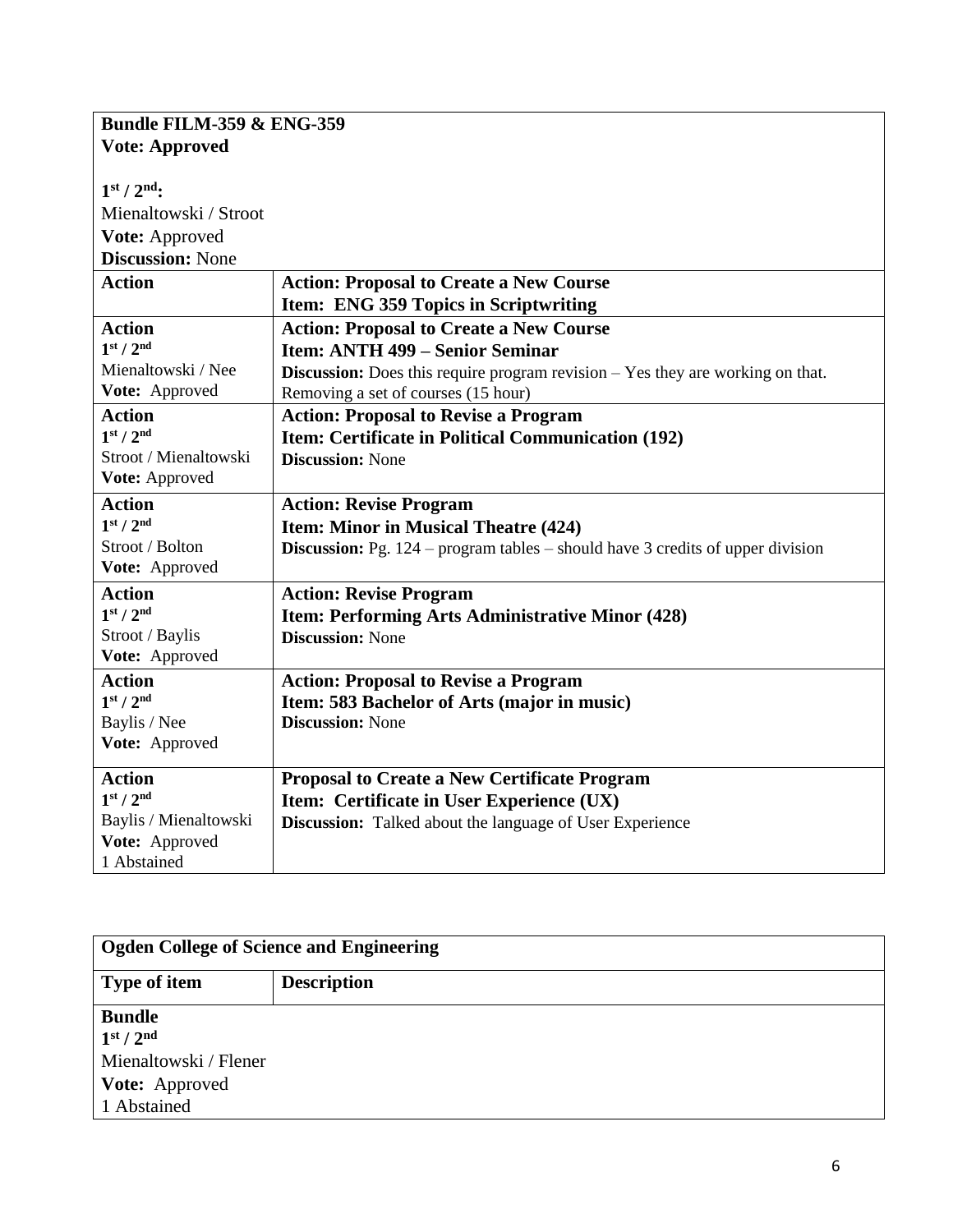| <b>Discussion:</b> None              |                                                                                                  |
|--------------------------------------|--------------------------------------------------------------------------------------------------|
| <b>Consent</b>                       | <b>Proposal to Revise Course Catalog Listing</b>                                                 |
|                                      | CHEM 109, Chemistry for the health Sciences, 3 hrs.                                              |
| <b>Consent</b>                       | <b>Proposal to Delete a Course</b>                                                               |
|                                      | PHYS 140, Foundations of Physics, 3 hrs.                                                         |
| <b>Consent</b>                       | <b>Proposal to Delete a Course</b>                                                               |
|                                      | PHYS 175, University Experience for Physics Majors, 2 hrs.                                       |
| <b>Consent</b>                       | <b>Proposal to Delete a Course</b>                                                               |
|                                      | PHYS 270, University Physics III, 3 hrs.                                                         |
| <b>Consent</b>                       | <b>Proposal to Delete a Course</b>                                                               |
|                                      | PHYS 271, Lab for University Physics III, 1 hrs.                                                 |
| <b>Consent</b>                       | <b>Proposal to Delete a Course</b>                                                               |
|                                      | PHYS 320, Introductory Modern Physics I, 3 hrs.                                                  |
| <b>Consent</b>                       | <b>Proposal to Revise Course Prerequisites/Corequisites</b>                                      |
|                                      | PHYS 316, Computational Physics, 3 hrs.                                                          |
| <b>Consent</b>                       | <b>Proposal to Revise Course Prerequisites/Corequisites</b>                                      |
|                                      | PHYS 425, Physics of Materials Science, 3 hrs.                                                   |
| <b>Consent</b>                       | <b>Proposal to Suspend a Program</b>                                                             |
| (Added on the floor)                 | Reference #296                                                                                   |
| <b>Consent</b>                       | <b>Proposal to Suspend a Program</b>                                                             |
| (Added on the floor)                 | Reference #599                                                                                   |
| <b>Action</b>                        | <b>Proposal to Revise Course Credit Hours</b>                                                    |
| 1 <sup>st</sup> / 2 <sup>nd</sup>    | CHEM 299, Intro to Chemical Research, 0-3 hrs.                                                   |
| Hill / Mienaltowski                  | <b>Discussion:</b><br>How do you have a 0 credit hours. – Doesn't count and the grade will be NA |
| Vote: Approved                       |                                                                                                  |
| <b>Bundle</b><br>Mienaltowski/Flener |                                                                                                  |
| Vote to bundle: Approved             |                                                                                                  |
|                                      |                                                                                                  |
| 1 <sup>st</sup> / 2 <sup>nd</sup>    |                                                                                                  |
| Mienaltowski / Nee                   |                                                                                                  |
|                                      | <b>Discussion:</b> Does this require a course type change – No it mixed lab/lecture              |
| <b>Vote: Approved</b>                |                                                                                                  |
| 1 Opposed                            |                                                                                                  |
| <b>Action</b>                        | <b>Proposal to Revise Course Credit Hours</b>                                                    |
|                                      | GEOL 420, Geomorphology, 4 hrs.                                                                  |
| <b>Action</b>                        | <b>Proposal to Revise Course Credit Hours</b>                                                    |
|                                      | GEOG 420, Geomorphology, 4 hrs.                                                                  |